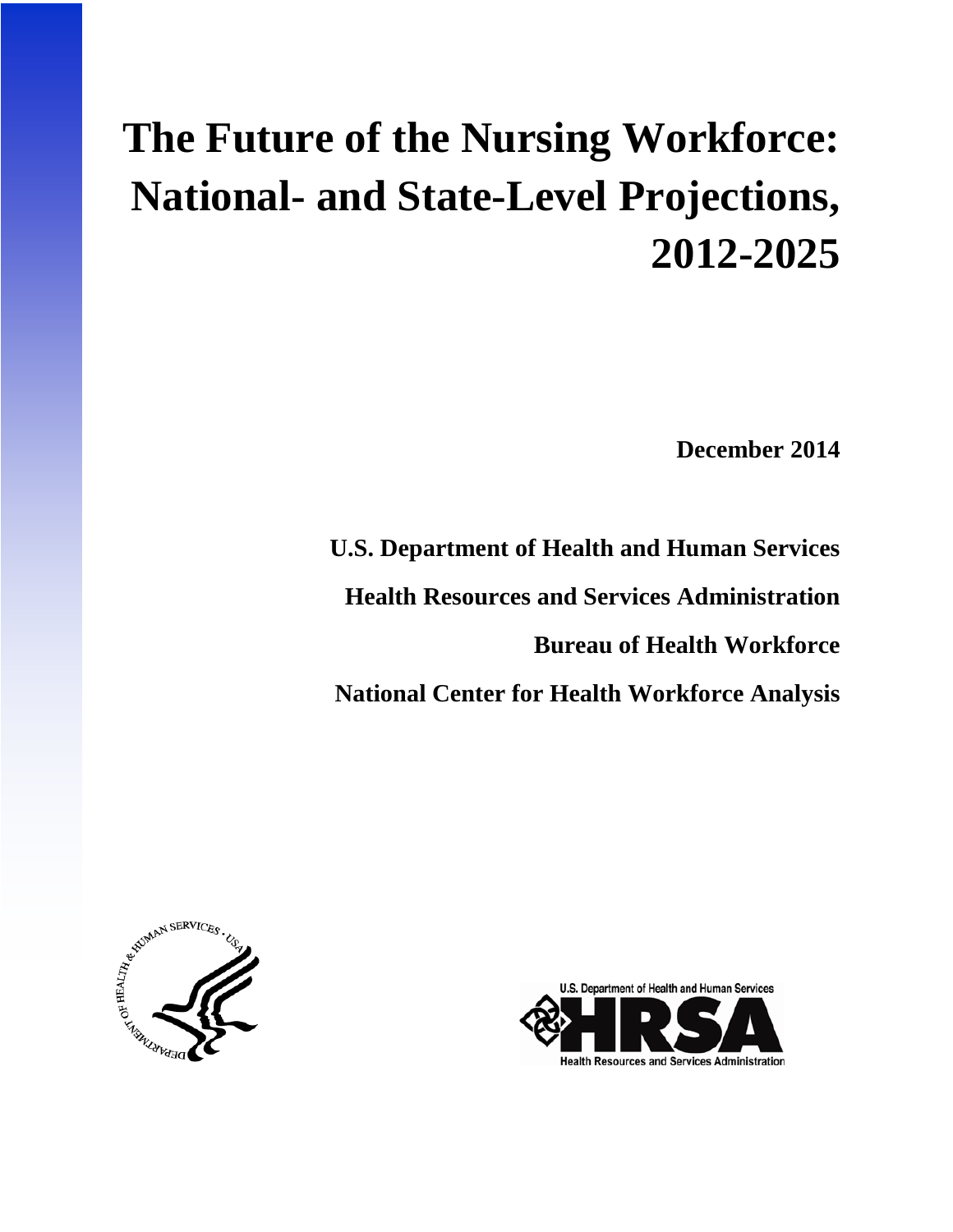### **About the National Center for Health Workforce Analysis**

The National Center for Health Workforce Analysis informs public and private-sector decisionmaking on the U.S. health workforce by expanding and improving health workforce data and its dissemination to the public, and improving and updating projections of the supply of and demand for health workers. For more information about the National Center, please visit our website at [http://bhw.hrsa.gov/healthworkforce/index.html.](http://bhw.hrsa.gov/healthworkforce/index.html)

### Suggested citation:

U.S. Department of Health and Human Services, Health Resources and Services Administration, National Center for Health Workforce Analysis. The Future of the Nursing Workforce: National- and State-Level Projections, 2012-2025. Rockville, Maryland, 2014.

Copyright information:

All material appearing in this documentation is in the public domain and may be reproduced or copied without permission. Citation of the source, however, is appreciated.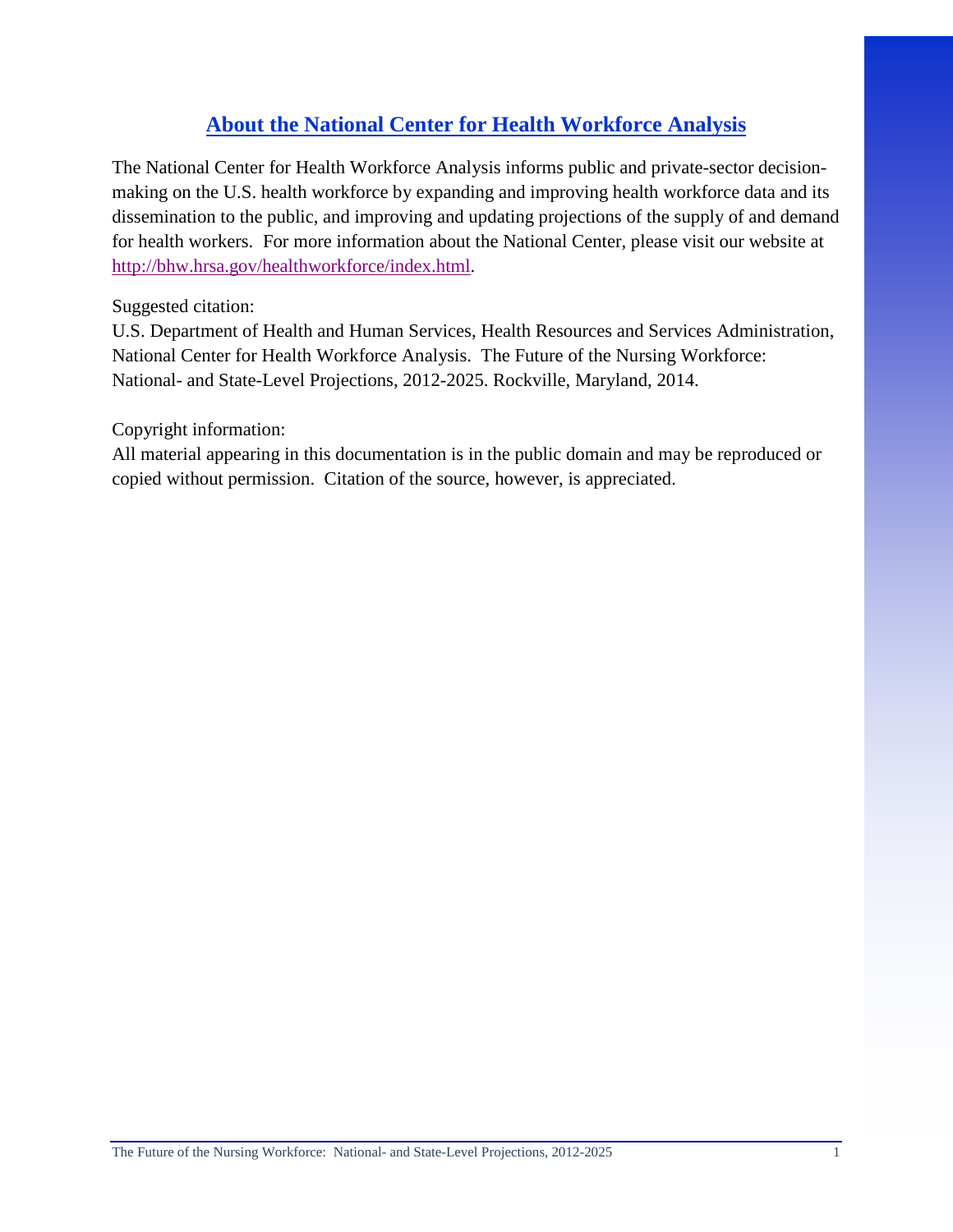## **The Future of the Nursing Workforce: National- and State-Level Projections, 2012-2025**

Using baseline data from 2012 and the Health Resources and Services Administration's (HRSA) Health Workforce Simulation Model, this brief presents national- and state-level projections on the supply of and demand for registered nurses (RNs) and licensed practical/vocational nurses (LPNs) for the entire U.S. in 2025. State-level differences in demographics and the labor market will result in considerable variation in the size and adequacy of the nursing workforce across the country.

### **Key Findings**

### **Nationally, the change in RN supply between 2012 and 2025 is projected to outpace demand.**

- Approximately 2.9 million RNs were active in the workforce in 2012. Consistent with standard workforce research methodology, the Health Workforce Simulation Model assumes that the RN demand in 2012 equals the RN supply.
- Assuming RNs continue to train at the current levels and accounting for new entrants and attrition, the RN supply is expected to grow by 952,000 full-time equivalents (FTEs) – from 2,897,000 FTEs in 2012 to 3,849,000 FTEs in 2025 – a 33 percent increase nationally.
- The nationwide demand for RNs, however, is projected to grow by only  $612,000$  FTEs from 2,897,000 FTEs in 2012 to 3,509,000 FTEs in 2025 – a 21 percent increase.
- The number of new graduates that entered the workforce has substantially increased from approximately 68,000 individuals in 2001 to more than 150,000 in 2012 and in 2013.
- While not considered in this study, emerging care delivery models, with a focus on managing health status and preventing acute health issues, will likely contribute to new growth in demand for nurses, e.g., nurses taking on new and/or expanded roles in preventive care and care coordination.

### **Substantial variation at the state level is observed for RN supply and demand.**

• Projections at the national level mask a distributional imbalance of RNs at the state level.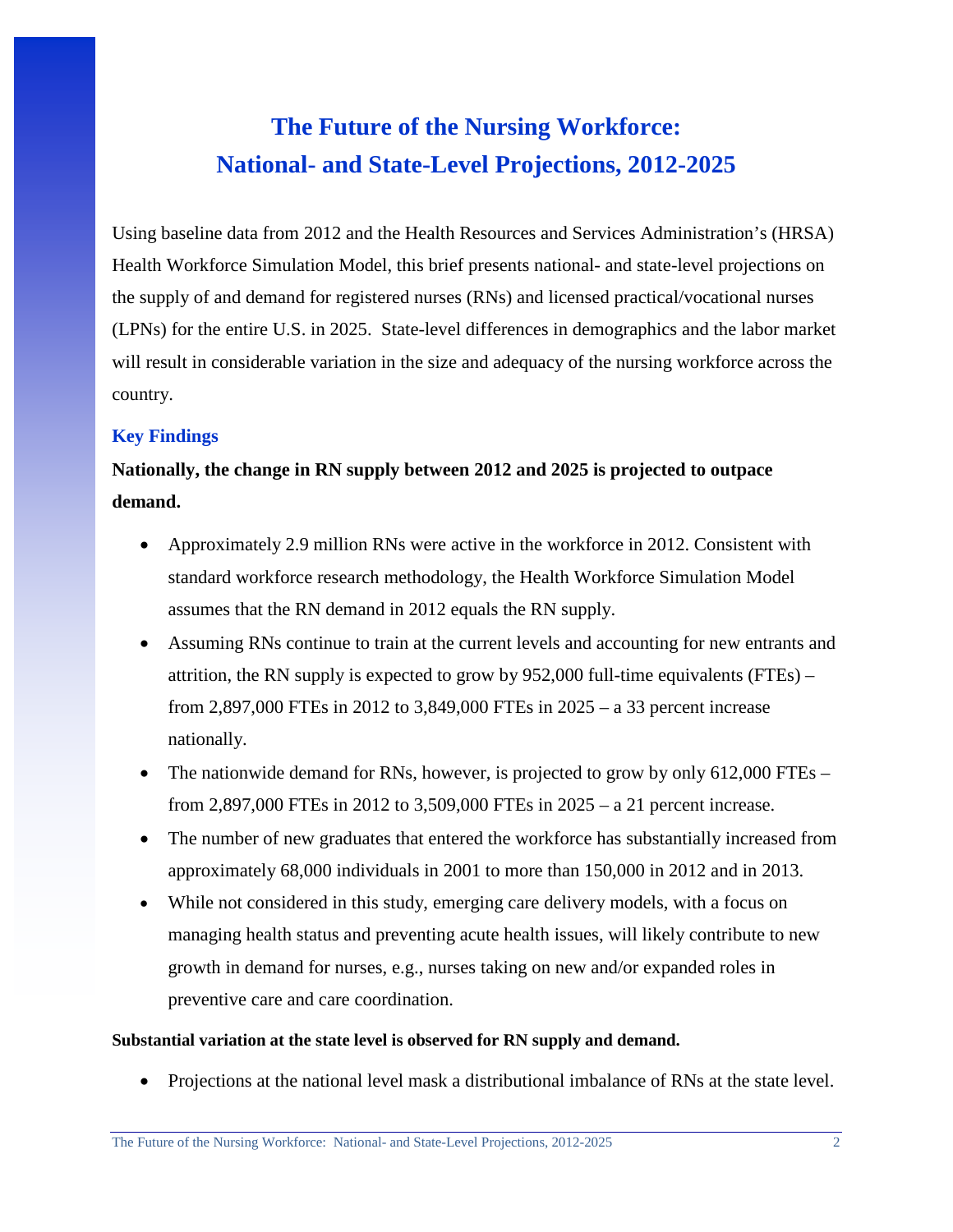- Sixteen states are projected to experience a smaller growth in RN supply relative to their state-specific demand, resulting in a shortage of RNs by 2025; ten of these states are in the West, four are in the South, and two are in the Northeast region.
- States projected to experience the greatest shortfalls in the number of RNs by 2025 are Arizona (with 28,100 fewer RNs than needed) followed by Colorado and North Carolina (each with 12,900 fewer RNs than needed).
- Growth in supply is expected to exceed demand growth in the remaining 34 states, including all of the Midwestern states.

### **The LPN supply is also projected to outpace demand at the national level.**

- Approximately 730,000 LPNs were active in the workforce in 2012. Consistent with standard workforce research methodology, the Health Workforce Simulation Model assumes that the LPN demand in 2012 equals the LPN supply.
- Assuming LPNs continue to train at the current levels and accounting for new entrants and attrition, the LPN supply is expected to grow by 260,900 FTEs – from 730,000 FTEs in 2012 to 990,900 FTEs in 2025 – a 36 percent increase nationally.
- Using current health care utilization patterns, the demand for LPNs is projected to grow by only 28 percent by 2025. The demand for LPNs is projected to grow by 201,000 FTEs – from 730,000 FTEs in 2012 to 931,000 FTEs.
- Similar to the RNs, emerging care delivery models will likely contribute to new growth and demand for LPNs. Since it is too early to determine the impact, this report reflects the demand for the traditional role of the LPNs.

### **Projected changes in supply and demand for LPNs between 2012 and 2025 vary substantially by state.**

- Projections at the national level mask a distributional imbalance of LPNs at the state level.
- Twenty-two states are projected to experience a smaller growth in the supply of LPNs relative to their state-specific demand for LPN services resulting in a shortage of LPNs by 2025. Ten of these states are in the West, five are in the South, five are in the Northeast, and two are in the Midwest.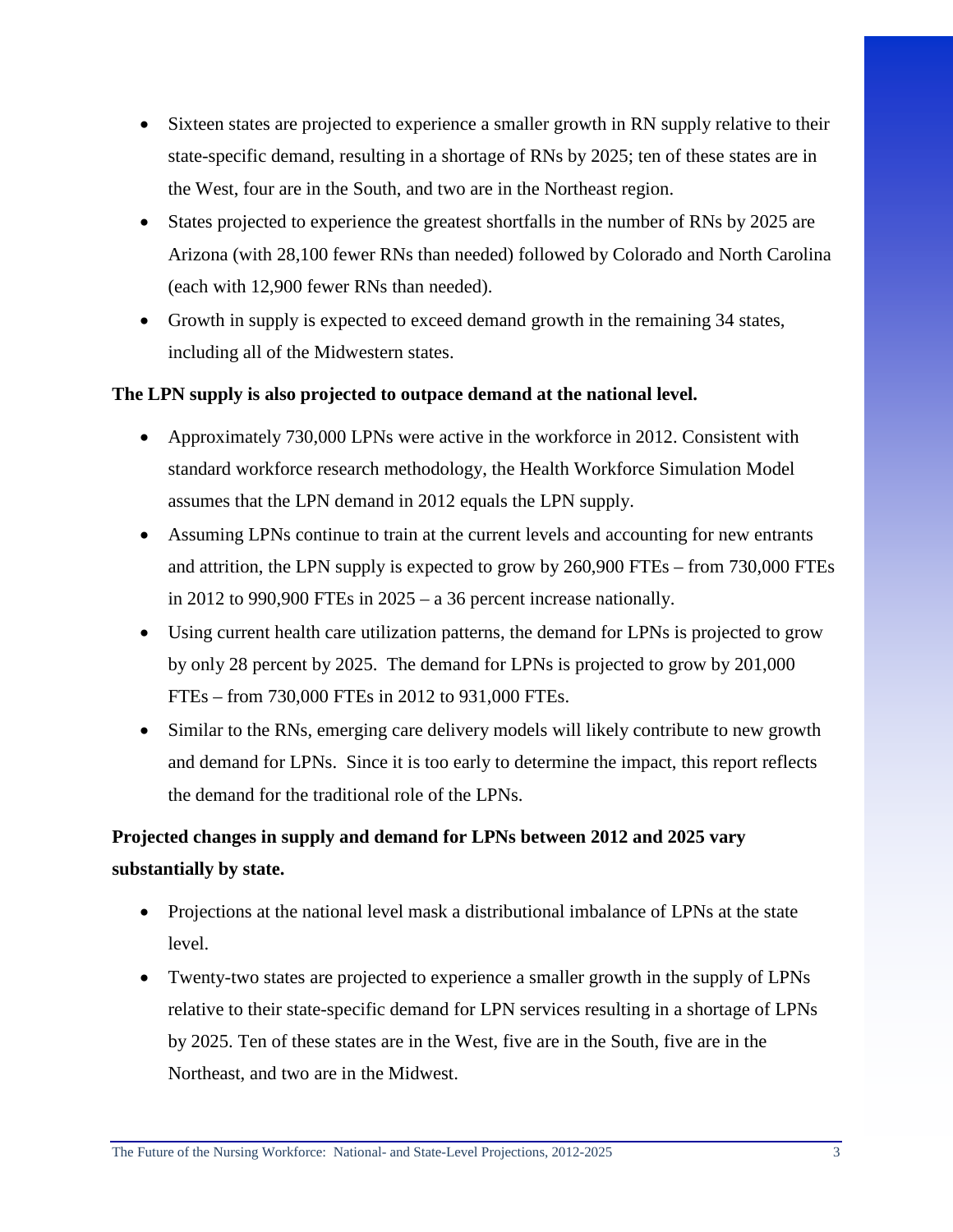• Maryland, North Carolina, and Georgia are each expected to fall short by between 7,000 to 8,000 LPNs of their respective 2025 projected demands, whereas Ohio and California each are projected to have an excess of between 20,000 to 25,000 LPNs.

### **The Evolving Role of the Nursing Workforce**

- The rapidly changing health care delivery system is redefining how care is delivered and the role of the nursing workforce.
- Supply and demand will continue to be affected by numerous factors including population growth and the aging of the nation's population, overall economic conditions, aging of the nursing workforce, and changes in health care reimbursement.
- Research to model the demand implications of trends in care delivery is ongoing and health workforce projection models will be updated as needed.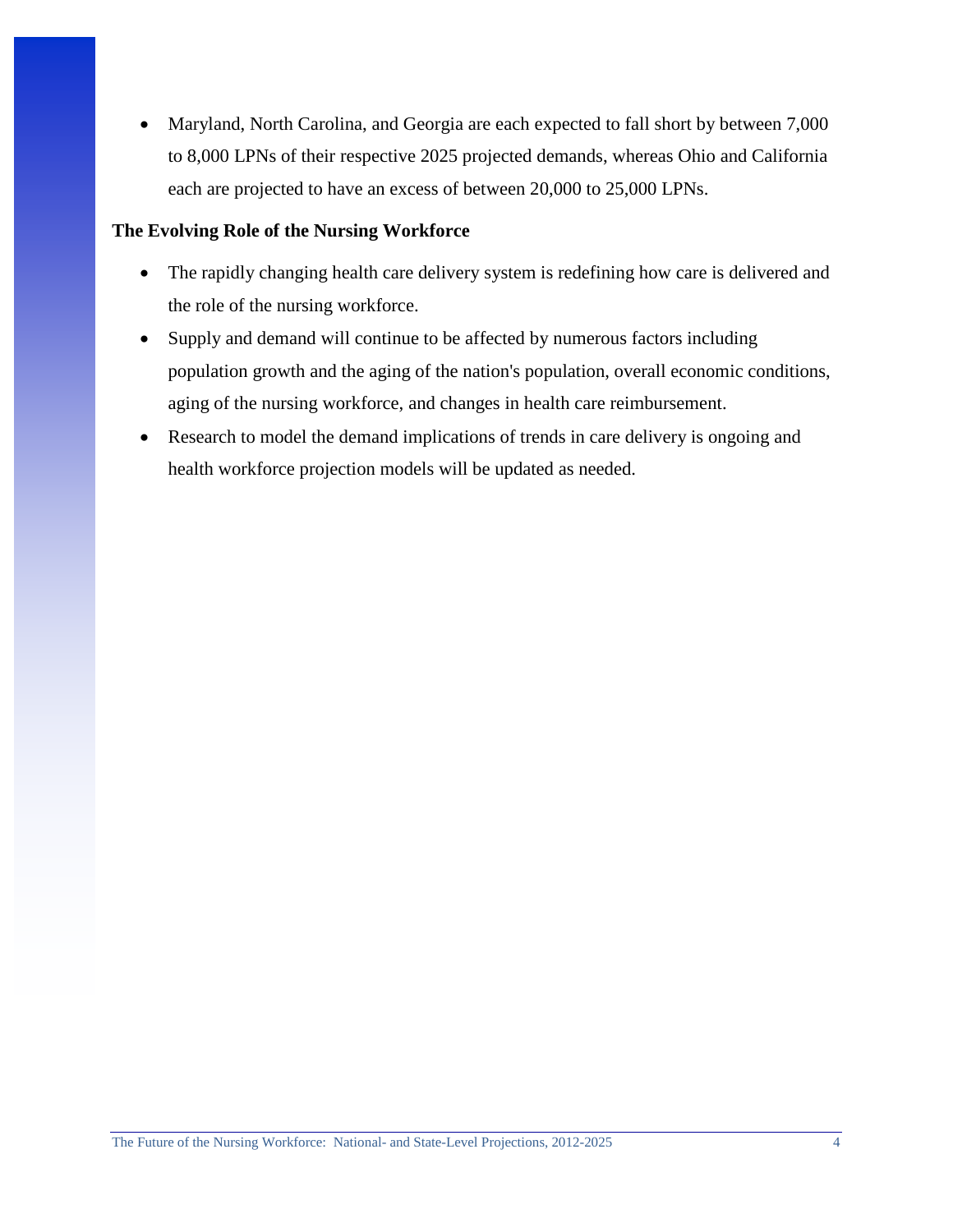#### **Background**

Nurses make up the single largest health profession in the U.S.<sup>[1](#page-5-0)</sup> They perform a variety of patient care duties and are critical to the delivery of health care services across a wide array of settings, including ambulatory care clinics, hospitals, nursing homes, public health facilities, hospice programs, and home health agencies. Distinctions are made among different types of nurses according to their education, role, and the level of autonomy in practice. Licensed Practical/Vocational Nurses (LPNs) typically receive training for a year beyond high school and, after passing the national NCLEX-PN exam, become licensed to work in patient care. LPNs provide a variety of direct care services including administration of medication, taking medical histories, recording symptoms and vital signs, and other tasks as delegated by registered nurses (RNs), physicians, and other health care providers. RNs usually have a bachelor's degree in nursing, a two year associate's degree in nursing, or a diploma from an approved nursing program. They must also pass a national exam, the NCLEX-RN, before they are licensed to practice. The scope of RN responsibilities is more complex and analytical than that of LPNs. RNs provide a wide array of direct care services, such as administering treatments, care coordination, disease prevention, patient education, and health promotion for individuals, families, and communities. RNs may choose to obtain advanced clinical education and training to become Advanced Practice Nurses (APN). APNs usually have a master's degree, although some complete doctoral-level training, and often focus in a clinical specialty area.

This brief presents national- and state-level projections of the supply of and demand for RNs and LPNs in 2025. Advance practice nurses are not addressed in this nursing-focused report.

#### **Results**

 $\overline{\phantom{a}}$ 

**Nursing Graduation Rates:** The number of new graduates who entered the workforce has substantially increased from approximately 68,000 individuals in 2001 to more than 150,000 in 2012 and in 2013.In 2004, HRSA released projections of RN supply and demand that suggested virtually no growth in supply between 2000 and 2020, with the number of new nurse graduates offsetting the expected number of nurses retiring.<sup>[2](#page-5-1)</sup> At the time, the nation was educating

<span id="page-5-0"></span><sup>1</sup> U.S. Department of Labor, Bureau of Labor Statistics. (2012). *Occupational Outlook Handbook, 2012-13 Edition*. Washington, D.C.: GPO, U.S. Bureau of Labor Statistics. Retrieved fro[m http://www.bls.gov/ooh/healthcare/registered-nurses.htm;](http://www.bls.gov/ooh/healthcare/registered-nurses.htm)<br>http://www.bls.gov/ooh/healthcare/licensed-practical-and-licensed-vocational-nurses.htm

<span id="page-5-1"></span><sup>&</sup>lt;sup>2</sup> U.S. Department of Health and Human Services, Health Resources and Services Administration. (2004). *What Is Behind HRSA's Projected Supply, Demand, and Shortage of Registered Nurses?* Washington, D.C.: USDHHS, HRSA.

The Future of the Nursing Workforce: National- and State-Level Projections, 2012-2025 5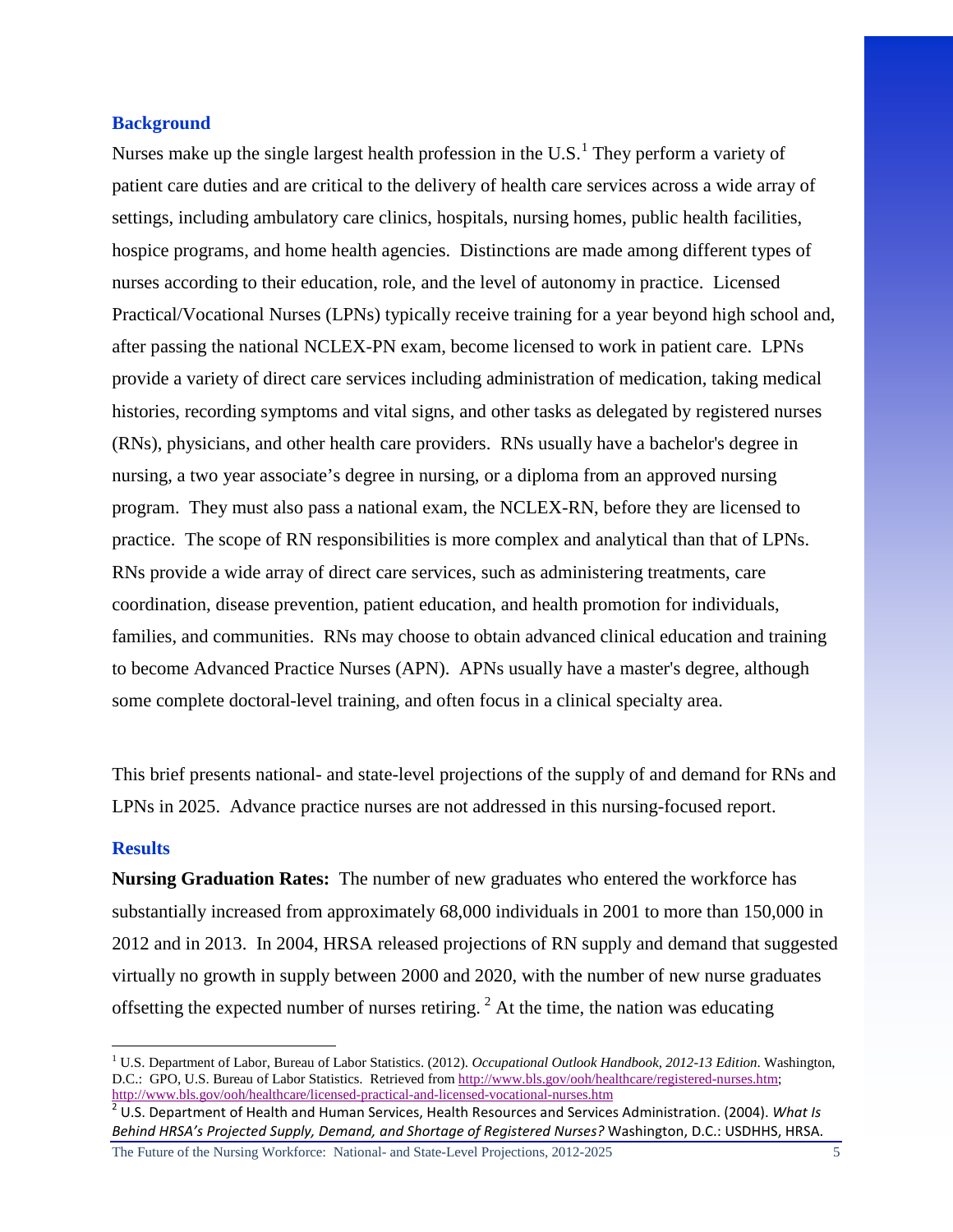approximately 68,000 nurses annually. The report stated that the U.S. was on a path where demand for RNs would exceed supply in 2020. The recommendation was to increase the number of new graduates to approximately 130,000 annually. Over the next several years, educational capacity was expanded and enrollments were increased in nursing programs (Exhibit 1).



**Exhibit 1: Number of Nursing Graduates 2001-2013a**

Notes: <sup>a</sup> Data Source: HRSA compilation of data from the National Council of State Boards of Nursing, Exam Statistics and Publications, 2001 to 2013[. https://www.ncsbn.org/1232.htm](https://www.ncsbn.org/1232.htm)

**National Trends in RN Supply and Demand:** Approximately 2.9 million RNs were active in the U.S. workforce in 2012. Trending forward to 2025, close to 2 million new RNs will enter the workforce (assuming new RNs are produced at the current rate) and an estimated 1 million RNs will leave the workforce. This net growth of 952,000 new nurses will result in a national workforce of 3,849,000 RNs by 2025. (Exhibit 2)

Based on 2012 health care delivery and staffing patterns and assuming the current RN demand equals the current RN supply of approximately 2.9 million, the demand for RNs is projected to reach 3.5 million in 2025, an increase of 612,000 RNs. A growth in disease burden attributable to changing patient demographics contributes to an increased demand of 584,000 RNs, and expanded insurance coverage under the Affordable Care Act accounts for a demand of an additional 28,000 RNs.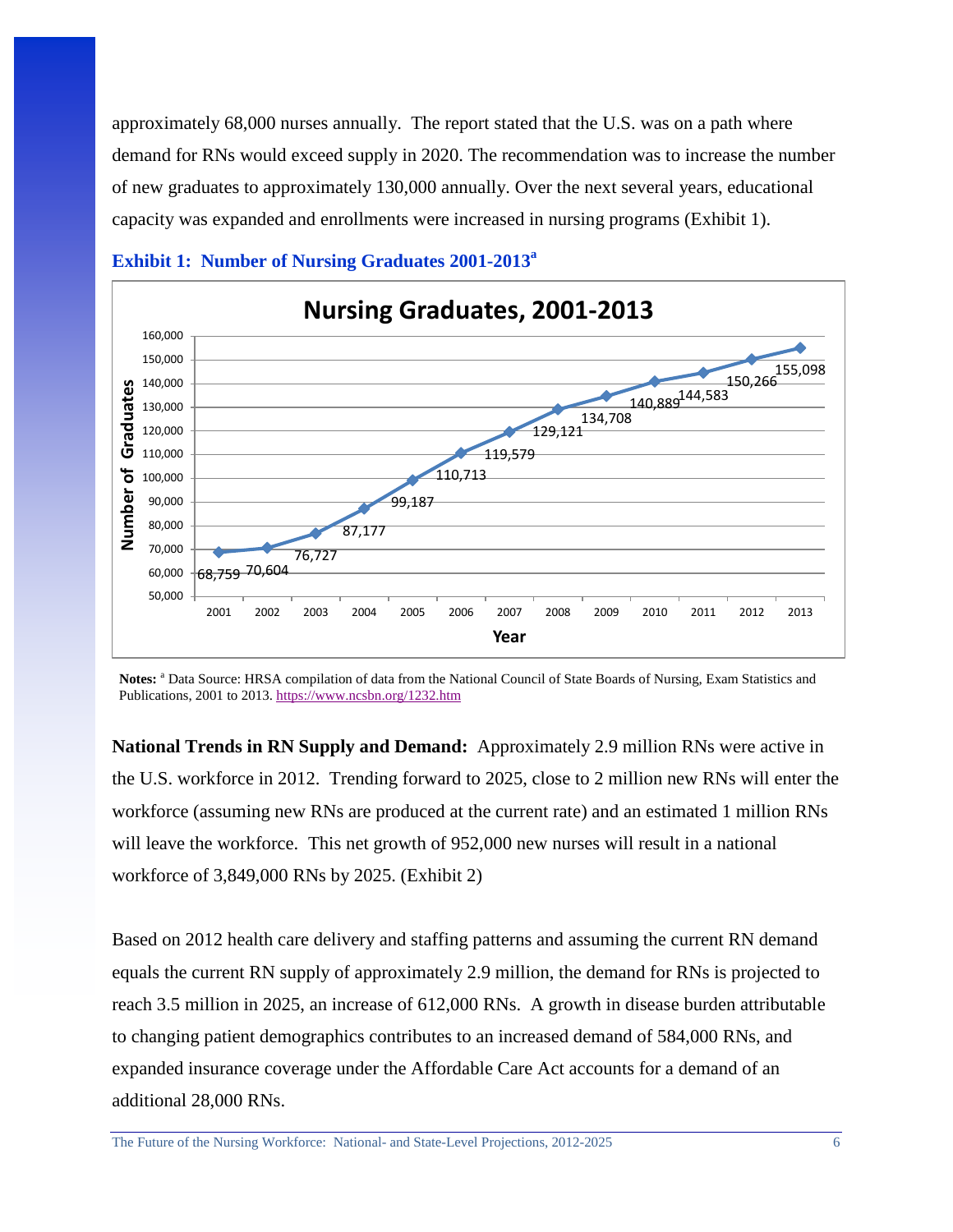The greater growth rate of supply (33 percent) over that of demand (21 percent) will result in an excess of 340,000 RNs by 2025.

|                                                  | <b>Registered</b><br><b>Nurses</b> |
|--------------------------------------------------|------------------------------------|
| <b>Supply</b>                                    |                                    |
| Estimated supply, 2012                           | 2,897,000                          |
| Estimated supply growth, 2012-2025               | 952,000                            |
| New entrants                                     | 1,950,000                          |
| Attrition <sup>a</sup>                           | (998,800)                          |
| Change in average work hours <sup>b</sup>        | 800                                |
| Projected supply, 2025                           | 3,849,000                          |
| <b>Demand<sup>c</sup></b>                        |                                    |
| Estimated demand, 2012                           | 2,897,000                          |
| Estimated demand growth, 2012-2025               | 612,000                            |
| Changing demographics                            | 584,000                            |
| ACA-related increase in the number of<br>insured | 28,000                             |
| Projected demand, 2025                           | 3,509,000                          |
| <b>Supply in Excess of Demand, 2025</b>          | 340,000                            |

**Exhibit 2: Projected National Supply of and Demand for Registered Nurses** 

Notes: <sup>a</sup> Includes RNs who exit to become APNs; <sup>b</sup> This represents the change in nurse full time equivalents resulting from a change in the demographic composition of the future workforce and the associated effect on average number of hours worked;  $\degree$ . The model assumes that demand and supply are equal in 2012.

**State Trends in RN Supply and Demand:** There is substantial state variation in the projected supply and demand for the RN workforce in 2025. Despite projections of an excess of RNs at the national level, 16 states are expected to see their supply of RNs outpaced by increases in demand, resulting in shortages. Ten of these states are in the West, four are in the South, and two are in the Northeast U.S. Census Bureau Regions. Midwestern states, on the other hand, are expected to improve the adequacy of their RN supply in 2025. (Exhibit 3)

Arizona is projected to have the largest state-level shortfall of over 28,100 RNs in 2025, followed by Colorado and North Carolina each with 12,900 fewer RNs than will be needed. Maryland and Nevada are also expected to see large declines in the adequacy of their RN workforce. On the other hand, states that currently have some of the largest numbers of RNs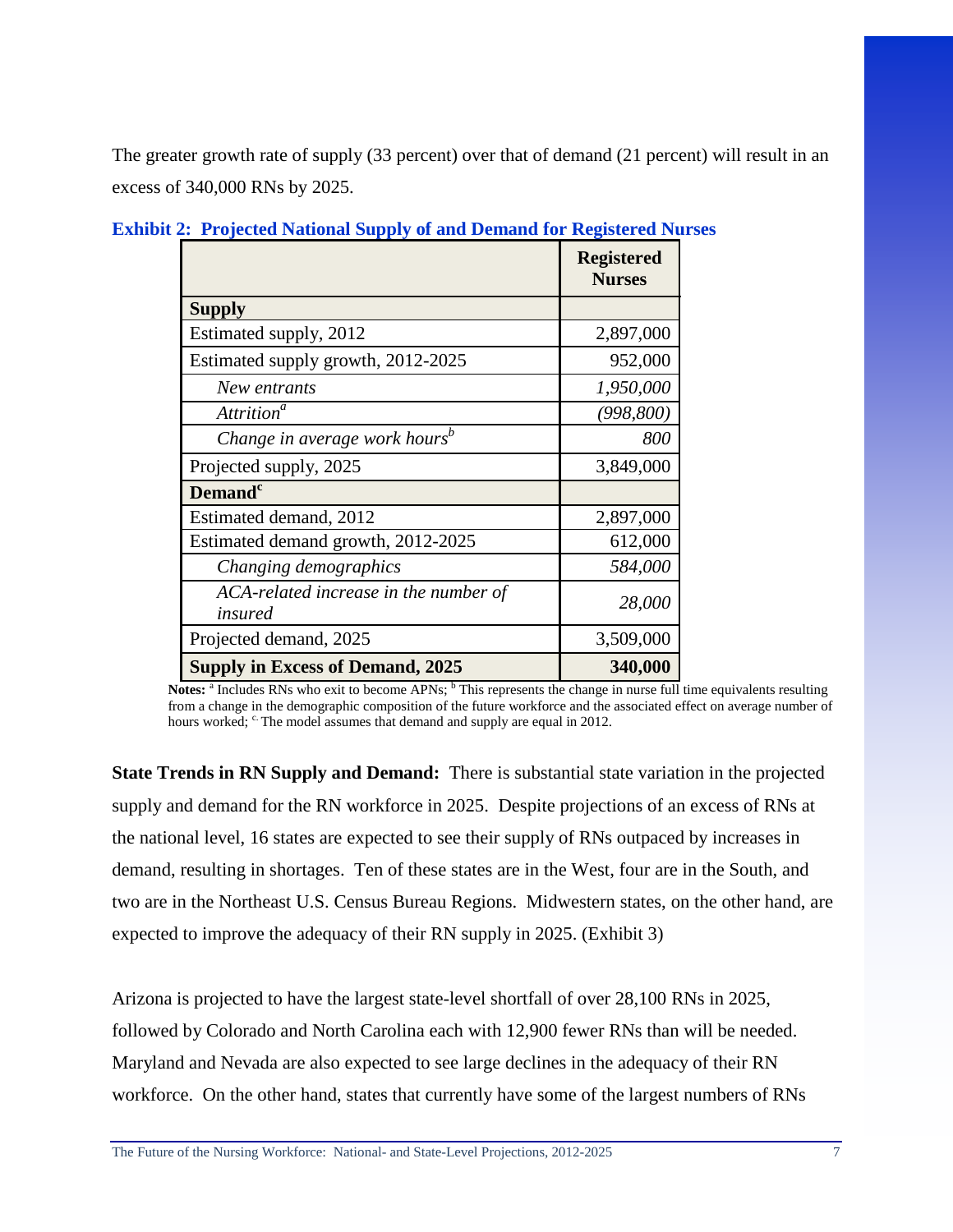(New York, Pennsylvania, Ohio, and Illinois) are projected to experience further improvements in the adequacy of their RN supply relative to 2012.

|                         | 2012                                             | 2025 Projected |               |                                |
|-------------------------|--------------------------------------------------|----------------|---------------|--------------------------------|
| <b>Region/State</b>     | <b>Supply</b><br>&<br><b>Demand</b> <sup>a</sup> | <b>Demand</b>  | <b>Supply</b> | <b>Difference</b> <sup>b</sup> |
| <b>Northeast</b>        |                                                  |                |               |                                |
| Connecticut             | 37,100                                           | 41,500         | 45,200        | $+3,700$                       |
| Maine                   | 16,200                                           | 17,500         | 15,800        | $-1,700$                       |
| Massachusetts           | 78,800                                           | 85,500         | 85,900        | $+400$                         |
| New Hampshire           | 15,700                                           | 18,000         | 18,500        | $+500$                         |
| New Jersey              | 84,600                                           | 98,500         | 119,400       | $+20,900$                      |
| New York                | 191,200                                          | 212,400        | 235,800       | $+23,400$                      |
| Pennsylvania            | 145,000                                          | 152,600        | 178,400       | $+25,800$                      |
| Rhode Island            | 12,900                                           | 14,000         | 11,900        | $-2,100$                       |
| Vermont                 | 7,400                                            | 8,100          | 8,800         | $+700$                         |
| Northeast subtotal      | 588,900                                          | 648,100        | 719,700       | $+71,600$                      |
| <b>Midwest</b>          |                                                  |                |               |                                |
| Illinois                | 126,900                                          | 140,100        | 149,800       | $+9,700$                       |
| Indiana                 | 66,400                                           | 71,400         | 91,600        | $+20,200$                      |
| Iowa                    | 34,600                                           | 35,300         | 56,600        | $+21,300$                      |
| Kansas                  | 30,300                                           | 32,800         | 47,600        | $+14,800$                      |
| Michigan                | 96,300                                           | 104,600        | 116,000       | $+11,400$                      |
| Minnesota               | 59,300                                           | 66,500         | 84,900        | $+18,400$                      |
| Missouri                | 61,600                                           | 67,700         | 85,000        | $+17,300$                      |
| Nebraska                | 20,900                                           | 21,900         | 22,100        | $+200$                         |
| North Dakota            | 7,400                                            | 7,600          | 10,400        | $+2,800$                       |
| Ohio                    | 130,600                                          | 137,400        | 212,800       | $+75,400$                      |
| South Dakota            | 10,000                                           | 10,600         | 14,500        | $+3,900$                       |
| Wisconsin               | 63,300                                           | 68,800         | 78,100        | $+9,300$                       |
| <b>Midwest subtotal</b> | 707,600                                          | 764,700        | 969,400       | $+204,700$                     |
| <b>South</b>            |                                                  |                |               |                                |
| Alabama                 | 50,200                                           | 55,700         | 70,100        | $+14,400$                      |
| Arkansas                | 27,600                                           | 31,800         | 47,700        | $+15,900$                      |
| Delaware                | 10,600                                           | 12,500         | 16,200        | $+3,700$                       |
| Florida                 | 171,600                                          | 225,500        | 229,700       | $+4,200$                       |

**Exhibit 3: Baseline and Projected Supply of and Demand for Registered Nurse Workforce 2012-2025**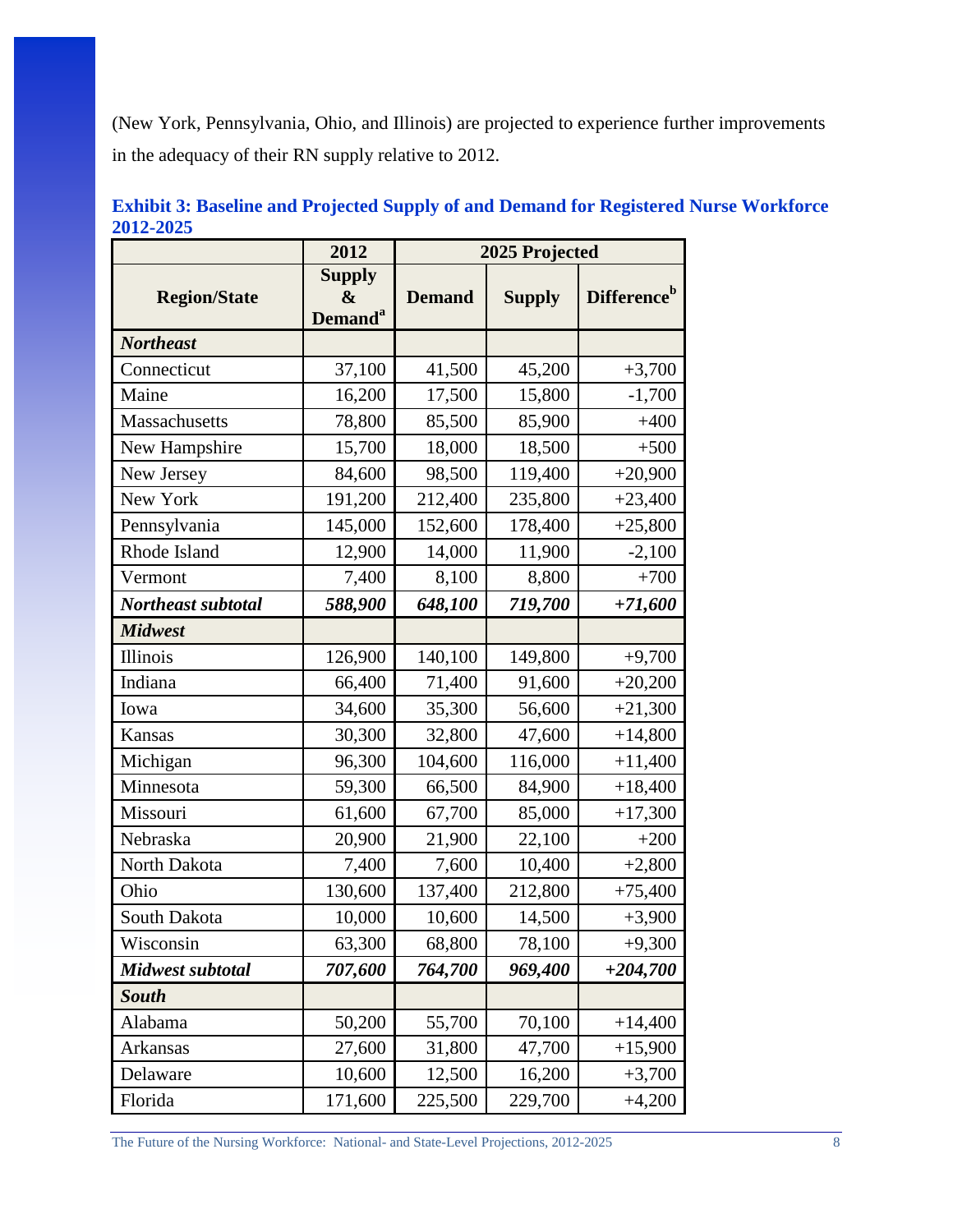|                     | 2012                                             | 2025 Projected |               |                                |
|---------------------|--------------------------------------------------|----------------|---------------|--------------------------------|
| <b>Region/State</b> | <b>Supply</b><br>&<br><b>Demand</b> <sup>a</sup> | <b>Demand</b>  | <b>Supply</b> | <b>Difference</b> <sup>b</sup> |
| Georgia             | 77,300                                           | 101,400        | 94,700        | $-6,700$                       |
| Kentucky            | 47,300                                           | 51,000         | 67,500        | $+16,500$                      |
| Louisiana           | 41,300                                           | 46,500         | 64,700        | $+18,200$                      |
| Maryland            | 60,600                                           | 72,000         | 59,900        | $-12,100$                      |
| Mississippi         | 32,200                                           | 35,800         | 47,000        | $+11,200$                      |
| North Carolina      | 95,800                                           | 120,000        | 107,100       | $-12,900$                      |
| Oklahoma            | 32,200                                           | 37,300         | 55,000        | $+17,700$                      |
| South Carolina      | 44,600                                           | 54,600         | 54,000        | $-600$                         |
| Tennessee           | 65,000                                           | 76,100         | 92,200        | $+16,100$                      |
| Texas               | 192,000                                          | 278,300        | 284,400       | $+6,100$                       |
| Virginia            | 69,900                                           | 87,300         | 106,700       | $+19,400$                      |
| West Virginia       | 20,600                                           | 21,100         | 29,000        | $+7,900$                       |
| South subtotal      | 1,038,800                                        | 1,306,900      | 1,425,900     | $+119,000$                     |
| West                |                                                  |                |               |                                |
| Alaska              | 5,600                                            | 7,300          | 4,600         | $-2,700$                       |
| Arizona             | 53,000                                           | 87,200         | 59,100        | $-28,100$                      |
| California          | 277,000                                          | 393,600        | 389,900       | $-3,700$                       |
| Colorado            | 42,900                                           | 59,000         | 46,100        | $-12,900$                      |
| Hawaii              | 10,700                                           | 13,400         | 13,200        | $-200$                         |
| Idaho               | 11,700                                           | 15,400         | 16,100        | $+700$                         |
| Montana             | 10,700                                           | 12,100         | 11,300        | $-800$                         |
| Nevada              | 19,400                                           | 32,400         | 24,600        | $-7,800$                       |
| New Mexico          | 15,900                                           | 22,100         | 18,700        | $-3,400$                       |
| Oregon              | 31,300                                           | 40,100         | 34,100        | $-6,000$                       |
| Utah                | 19,700                                           | 25,400         | 31,200        | $+5,800$                       |
| Washington          | 57,800                                           | 75,100         | 68,100        | $-7,000$                       |
| Wyoming             | 4,300                                            | 4,900          | 6,800         | $+1,900$                       |
| West subtotal       | 560,000                                          | 788,000        | 723,800       | $-64,200$                      |
| $\mathbf{US^c}$     | 2,897,000                                        | 3,509,000      | 3,849,000     | $+340,000$                     |

Notes: <sup>a</sup> Projections assume demand and supply are equal in 2012 and nurses remain in their state of training.<br><sup>b</sup> Difference = 2025 projected supply – demand. <sup>c</sup> Includes Washington, D.C.; data for D.C. are not presente the small sample size in American Community Survey (ACS) generated unstable supply estimates.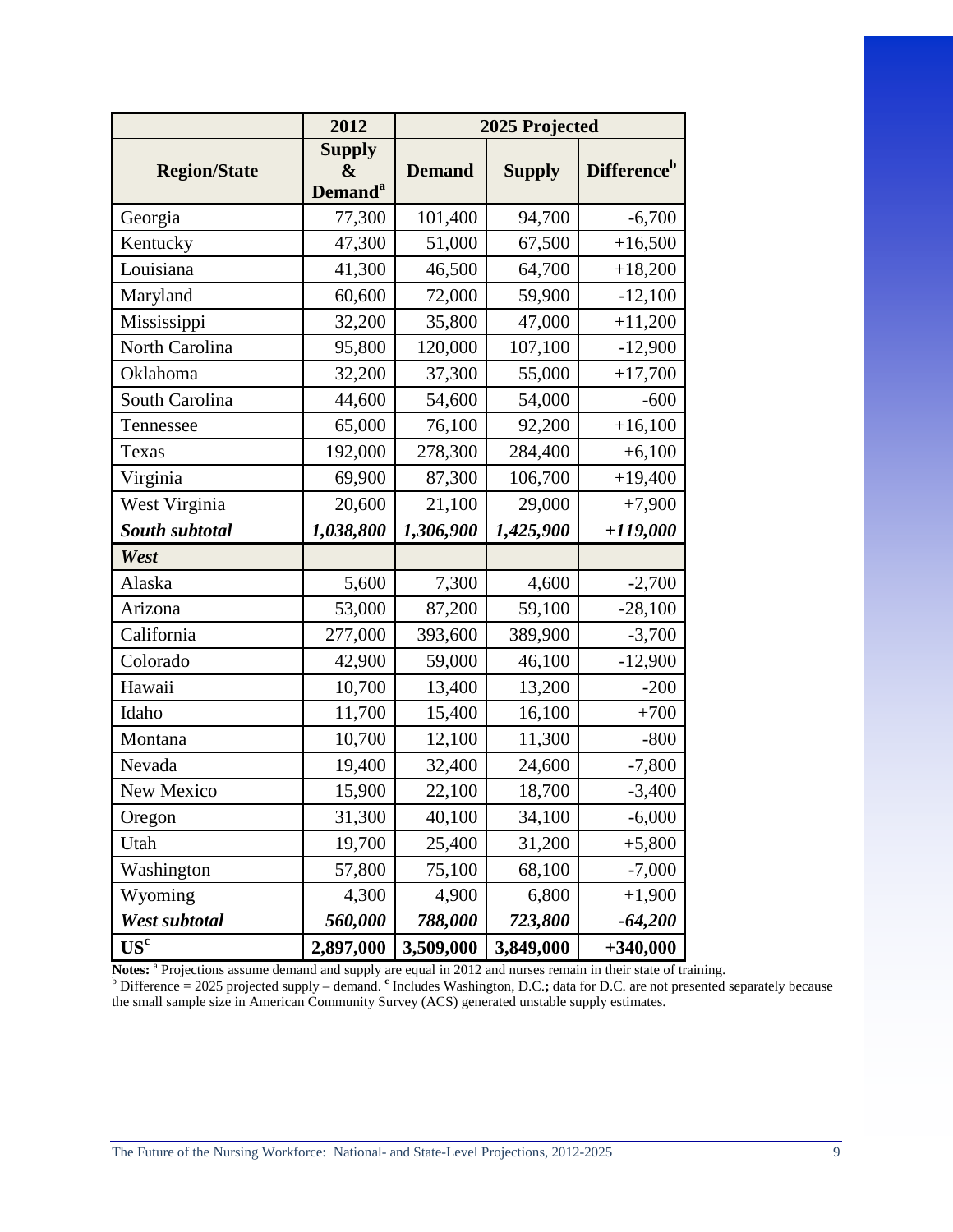**National Trends in LPN Supply and Demand:** Approximately 730,000 LPNs were active in the U.S. workforce in 2012. Trending forward to 2025 using current supply determinants (such as rates of entry, or attrition from the profession) there will be 832,000 new LPNs in the workforce and 571,000 LPNs will leave the workforce. This net growth of 260,900 new nurses will result in a national workforce of 990,900 LPNs by 2025. (Exhibit 4)

Assuming the current LPN demand equals the current LPN supply of 730,000, the demand for LPNs is projected to reach 931,000 by 2025, an increase of 201,000. This growth in demand is driven primarily by an aging population, resulting in increased health service needs. The impact of expanded insurance coverage under the Affordable Care Act is relatively small.

|                                                   | <b>Licensed</b><br><b>Practical</b> |
|---------------------------------------------------|-------------------------------------|
|                                                   | <b>Nurses</b>                       |
| <b>Supply</b>                                     |                                     |
| Estimated supply, 2012                            | 730,000                             |
| Estimated supply growth, 2012-2025                | 260,900                             |
| New entrants                                      | 832,000                             |
| Attrition <sup>a</sup>                            | (571,000)                           |
| Change in average work hours <sup>b</sup>         | 100                                 |
| Projected supply, 2025                            | 990,900                             |
| <b>Demand<sup>c</sup></b>                         |                                     |
| Estimated demand, 2012                            | 730,000                             |
| Estimated demand growth, 2012-2025                | 201,000                             |
| Changing demographics                             | 195,000                             |
| ACA-related increases in the number of<br>insured | 6,000                               |
| Projected demand, 2025                            | 931,000                             |
| <b>Supply in Excess of Demand, 2025</b>           | 59,000                              |

**Exhibit 4: Projected National Supply and Demand of Licensed Practical Nurses** 

**Notes:** <sup>a</sup> Includes LPNs who exit to become RNs; <sup>b</sup> This represents the change in nurse full time equivalents resulting from a change in the demographic composition of the future workforce and the associated effect on average number of hours worked;  $c$ . The model assumes that demand and supply are equal in 2012.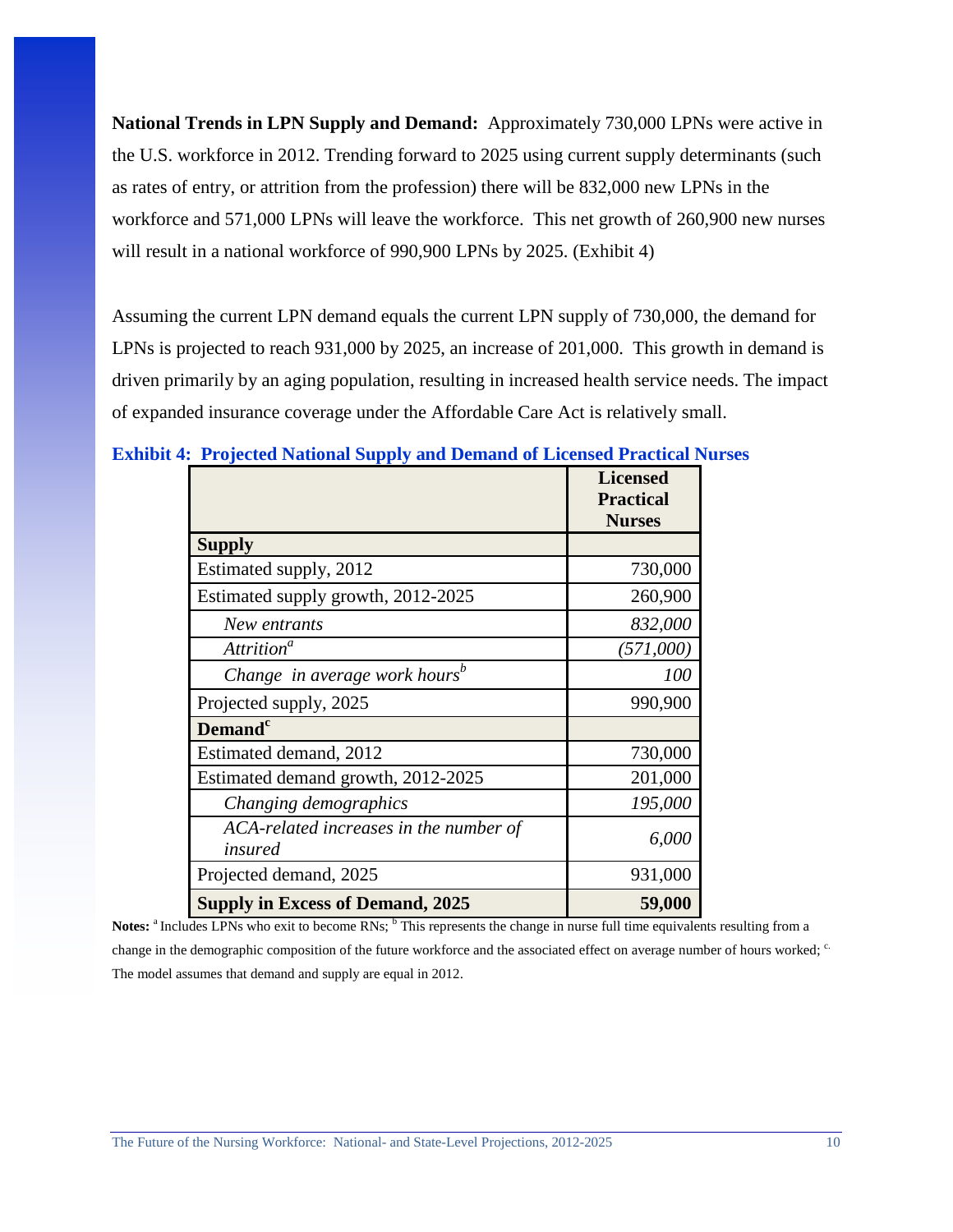**State Trends in LPN Supply and Demand:** Assuming LPNs remain in the state where they receive their training, 22 states are projected to see that their LPN supply will be outpaced by demand by 2025 – including 10 states in the West, 5 each in the South and Northeast, and 2 in the Midwest. Arizona, with a projected deficit of 9,590 LPNs, will have the largest shortage. Other states with relatively large projected shortfalls are all in the South: Maryland with an expected shortfall of 7,880 LPNs; North Carolina with a shortfall of 7,760 LPNs; and Georgia with 7,100 fewer LPNs than needed. States currently with a larger LPN workforce (New York, Ohio, Florida, Texas and California) trend towards higher LPN supply relative to demand, with Ohio exhibiting the greatest projected excess supply of 25,240 LPNs by 2025. (Exhibit 5)

|                     | 2012                                                             | 2025 Projected |               |                         |
|---------------------|------------------------------------------------------------------|----------------|---------------|-------------------------|
| <b>State/Region</b> | <b>Supply</b><br>$\boldsymbol{\&}$<br><b>Demand</b> <sup>a</sup> | <b>Demand</b>  | <b>Supply</b> | Difference <sup>b</sup> |
| <b>Northeast</b>    |                                                                  |                |               |                         |
| Connecticut         | 8,300                                                            | 9,810          | 11,540        | $+1,730$                |
| Maine               | 2,150                                                            | 2,840          | 1,750         | $-1,090$                |
| Massachusetts       | 14,020                                                           | 16,690         | 14,380        | $-2,310$                |
| New Hampshire       | 3,930                                                            | 4,820          | 4,390         | $-430$                  |
| New Jersey          | 18,500                                                           | 23,260         | 36,220        | $+12,960$               |
| New York            | 45,380                                                           | 53,470         | 55,050        | $+1,580$                |
| Pennsylvania        | 41,380                                                           | 44,990         | 42,680        | $-2,310$                |
| Rhode Island        | 1,640                                                            | 2,050          | 930           | $-1,120$                |
| Vermont             | 1,410                                                            | 1,800          | 2,340         | $+540$                  |
| Northeast subtotal  | 136,710                                                          | 159,730        | 169,280       | $+9,550$                |
| <b>Midwest</b>      |                                                                  |                |               |                         |
| Illinois            | 22,390                                                           | 27,220         | 29,360        | $+2,140$                |
| Indiana             | 18,130                                                           | 20,230         | 22,200        | $+1,970$                |
| Iowa                | 7,980                                                            | 8,560          | 16,880        | $+8,320$                |
| Kansas              | 7,360                                                            | 8,380          | 13,460        | $+5,080$                |
| Michigan            | 20,460                                                           | 24,100         | 23,270        | $-830$                  |
| Minnesota           | 15,880                                                           | 18,630         | 24,030        | $+5,400$                |
| Missouri            | 19,430                                                           | 21,850         | 23,560        | $+1,710$                |
| Nebraska            | 5,600                                                            | 5,800          | 3,120         | $-2,680$                |
| North Dakota        | 2,660                                                            | 2,800          | 2,950         | $+150$                  |
| Ohio                | 39,340                                                           | 41,650         | 66,890        | $+25,240$               |

**Exhibit 5: Baseline and Projected Supply of and Demand for the Licensed Practical Nurse Workforce 2012-2025**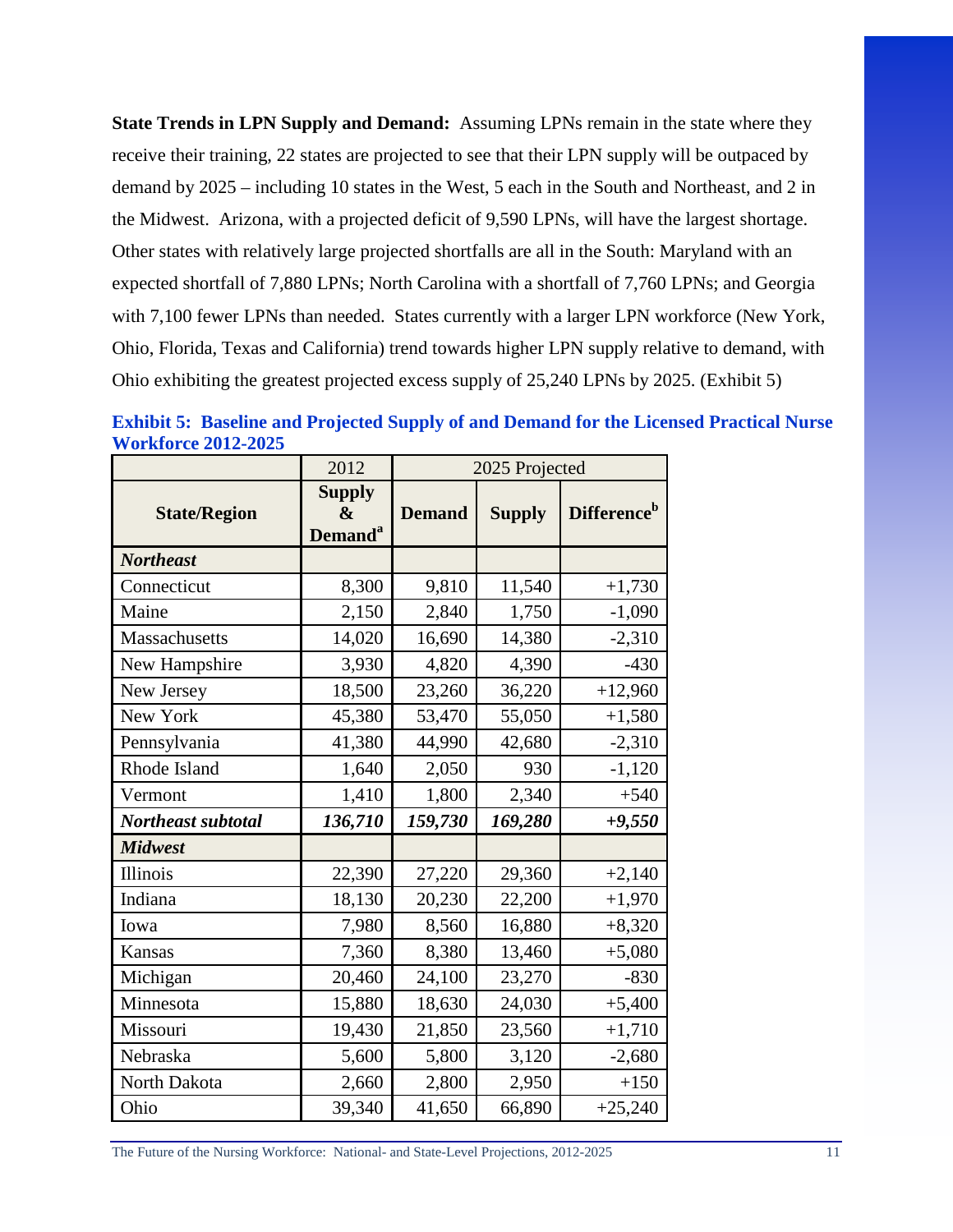|                     | 2012                                                             | 2025 Projected |               |                         |
|---------------------|------------------------------------------------------------------|----------------|---------------|-------------------------|
| <b>State/Region</b> | <b>Supply</b><br>$\boldsymbol{\&}$<br><b>Demand</b> <sup>a</sup> | <b>Demand</b>  | <b>Supply</b> | Difference <sup>b</sup> |
| South Dakota        | 1,840                                                            | 2,090          | 2,750         | $+660$                  |
| Wisconsin           | 12,120                                                           | 14,490         | 15,650        | $+1,160$                |
| Midwest subtotal    | 173,190                                                          | 195,800        | 244,120       | $+48,320$               |
| <b>South</b>        |                                                                  |                |               |                         |
| Alabama             | 13,930                                                           | 16,110         | 15,410        | $-700$                  |
| Arkansas            | 12,750                                                           | 14,250         | 17,410        | $+3,160$                |
| Delaware            | 1,940                                                            | 2,600          | 4,380         | $+1,780$                |
| Florida             | 47,270                                                           | 63,910         | 65,430        | $+1,520$                |
| Georgia             | 25,910                                                           | 33,260         | 26,160        | $-7,100$                |
| Kentucky            | 12,110                                                           | 13,720         | 17,350        | $+3,630$                |
| Louisiana           | 15,890                                                           | 17,900         | 20,400        | $+2,500$                |
| Maryland            | 13,150                                                           | 16,960         | 9,080         | $-7,880$                |
| Mississippi         | 11,210                                                           | 12,550         | 13,260        | $+710$                  |
| North Carolina      | 20,650                                                           | 28,180         | 20,420        | $-7,760$                |
| Oklahoma            | 15,440                                                           | 17,180         | 19,720        | $+2,540$                |
| South Carolina      | 11,990                                                           | 15,540         | 11,630        | $-3,910$                |
| Tennessee           | 23,330                                                           | 27,200         | 27,580        | $+380$                  |
| Texas               | 60,730                                                           | 85,090         | 86,230        | $+1,140$                |
| Virginia            | 23,630                                                           | 29,630         | 34,470        | $+4,840$                |
| West Virginia       | 7,350                                                            | 7,830          | 8,380         | $+550$                  |
| South subtotal      | 317,280                                                          | 401,910        | 397,310       | $-4,600$                |
| West                |                                                                  |                |               |                         |
| Alaska              | 910                                                              | 1,480          | 590           | $-890$                  |
| Arizona             | 8,940                                                            | 19,090         | 9,500         | $-9,590$                |
| California          | 56,100                                                           | 91,540         | 112,140       | $+20,600$               |
| Colorado            | 6,190                                                            | 11,360         | 7,230         | $-4,130$                |
| Hawaii              | 1,590                                                            | 2,610          | 2,310         | $-300$                  |
| Idaho               | 3,090                                                            | 4,320          | 4,270         | $-50$                   |
| Montana             | 1,800                                                            | 2,420          | 2,060         | $-360$                  |
| Nevada              | 3,260                                                            | 6,950          | 5,750         | $-1,200$                |
| New Mexico          | 3,060                                                            | 5,210          | 3,160         | $-2,050$                |
| Oregon              | 3,500                                                            | 6,490          | 6,100         | $-390$                  |
| Utah                | 2,660                                                            | 4,400          | 6,510         | $+2,110$                |
| Washington          | 9,800                                                            | 15,490         | 14,290        | $-1,200$                |
| Wyoming             | 940                                                              | 1,250          | 1,540         | $+290$                  |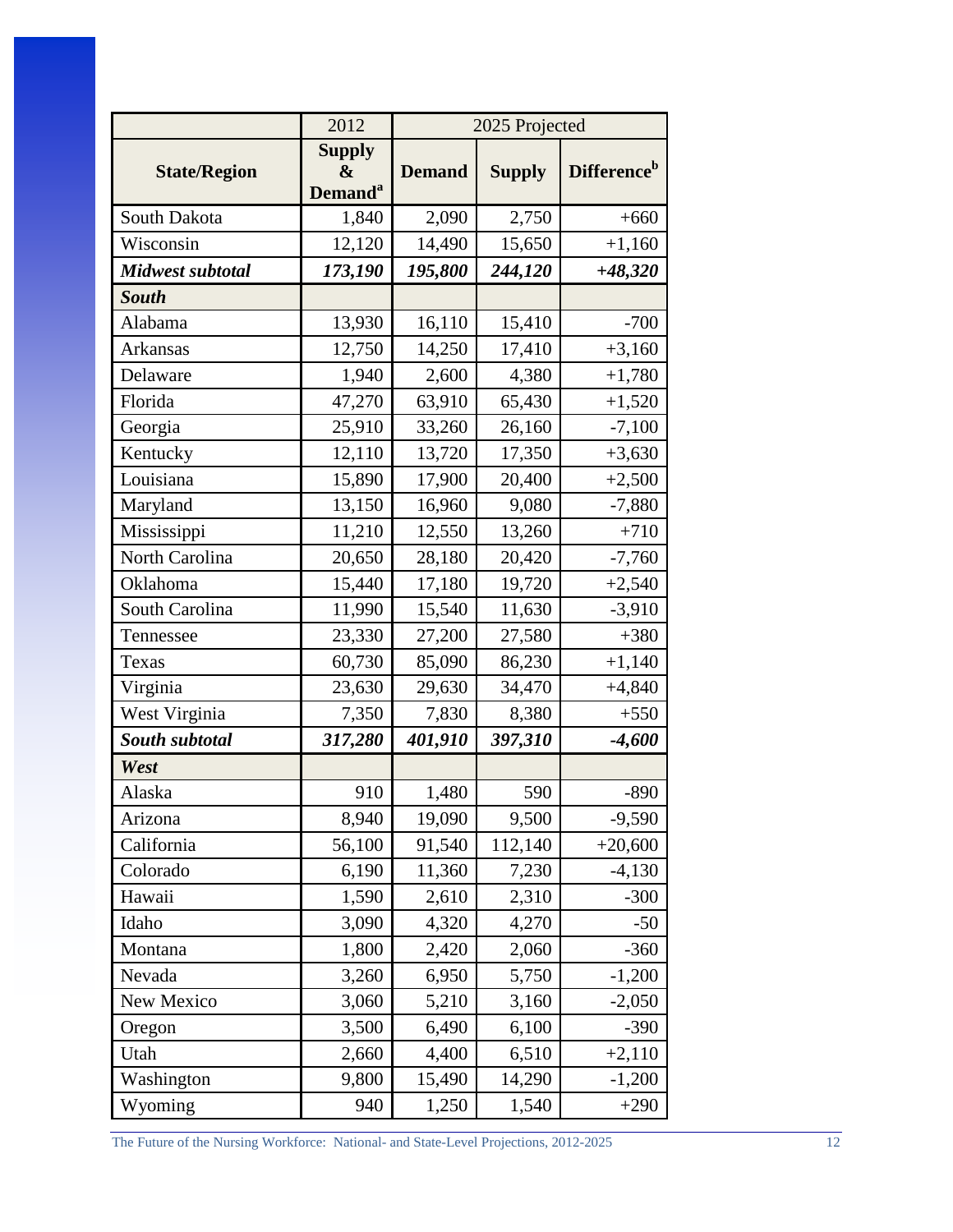|                     | 2012                                                         | 2025 Projected |               |                                |
|---------------------|--------------------------------------------------------------|----------------|---------------|--------------------------------|
| <b>State/Region</b> | <b>Supply</b><br>$\mathbf{\&}$<br><b>Demand</b> <sup>a</sup> | <b>Demand</b>  | <b>Supply</b> | <b>Difference</b> <sup>b</sup> |
| West subtotal       | 101,840                                                      | 172,610        | 175,450       | 2,840                          |
| $\mathbf{US^c}$     | 730,000                                                      | 931,000        | 990,900       | 59,900                         |

Notes: <sup>a</sup> Projections assume demand and supply are equal in 2012 and nurses remain in their state of training.<br><sup>b</sup> Difference = 2025 projected supply – demand. <sup>c</sup> Includes Washington, D.C.; data for D.C. are not presente the small sample size in ACS generated unstable supply estimates.

### **Alternative Scenarios**

Several alternative scenarios that utilize different assumptions were examined in the preparation of this report. For example, if the demand for RNs returns to pre-recession levels (prior to 2007), then excess capacity is projected to decline from 340,000 to approximately 236,000 RNs by 2025. Adjusting the number of new graduates to approximately 126,000 to 133,000 per year should align supply with the projected demand for services if care delivery patterns were to remain unchanged.

However, since the 1980s, the annual number of nurse graduates has been cyclical and characterized by high growth followed by declines of up to 25%. In an alternative supply and demand scenario if nurses begin retiring two years earlier than pre-recession levels and there is a 10% drop in new graduates, future supply would fall below projected demand resulting in a shortfall of 86,000 RNs in 2025.

Alternatively, if the number of new LPNs educated each year were to decline by 10% relative to current numbers, then projected supply and demand would be in equilibrium in 2025. In another alternative supply and demand scenario if LPNs begin retiring two years earlier than prerecession levels and there is a 10% drop in new graduates, future supply would fall below projected demand resulting in a shortfall of 19,000 LPNs in 2025.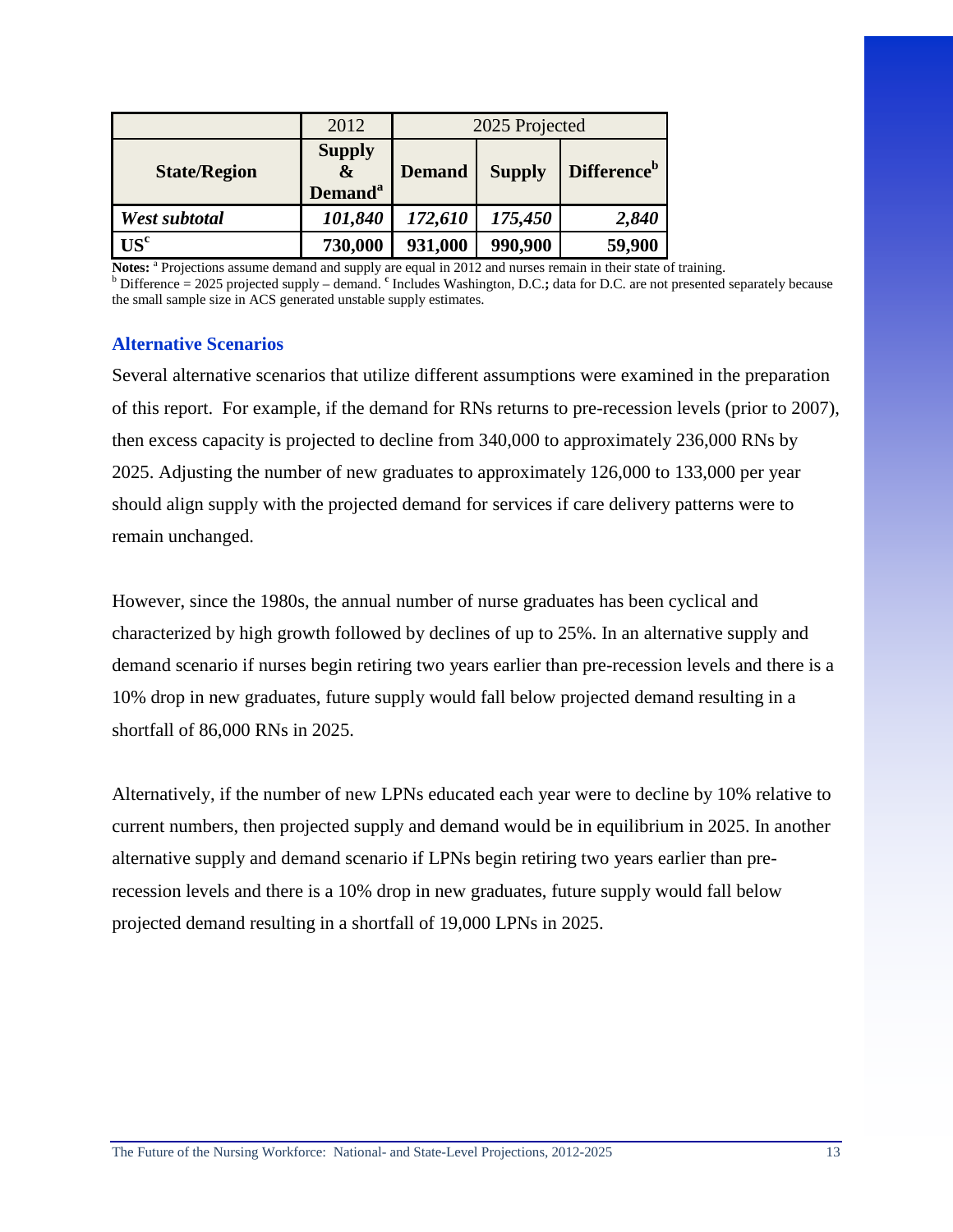Therefore, while the evidence in this report points towards the U.S. currently educating slightly more nurses than required to meet future demand, a reduction in people choosing nursing as a career or a combination of factors such as early retirement or increased demand, could be sufficient to erase projected surpluses for RNs and LPNs.

### **Limitations**

l

HRSA's Health Workforce Simulation Model operates under several assumptions regarding the current status and future trends in health care utilization and workforce supply. The HRSA Model, like most other health workforce projection models, assumes that the labor market for nurses is currently in balance (i.e., supply and demand in the base year are equal).<sup>[3](#page-14-0),[4](#page-14-1)</sup> Therefore, the results in this brief reflect changes in the nursing workforce over time relative to a balanced 2012 baseline. The HRSA Model also assumes that the future production of nurses will remain consistent with the current rate. However, there have historically been large swings in enrollment and the resulting labor supply, which, if repeated in the future, would affect the results reported here.

State-level projections require assumptions about the geographic mobility of nurses. Results presented here assume that nurses will practice in states where they have been trained. As a result, many states are projected to have nursing shortages in 2025 despite the fact that, on a national level, there is projected to be an excess of both RNs and LPNs. If, on the other hand, migration were optimal (i.e., nurses were able and willing to migrate to states where the in-state supply did not meet demand), then every state would show a relative surplus of RNs and LPNs in 2025. This accentuates the fact that nursing shortages currently (and in 2025) represent a problem with workforce distribution rather than magnitude. Although there is evidence that some very specialized settings may be facing nurse shortages,<sup>[5](#page-14-2)</sup> this report looks at the nursing profession as a whole and does not look at individual nursing specialty areas (e.g., public health, home health care, etc.) or sites of practice (e.g., nursing homes, ambulatory settings, etc.).

<span id="page-14-0"></span> $3$  Ono, T., Lafortune, G., Schoenstein, M. (2013). Health workforce planning in OECD countries: a review of 26 projection models from 18 countries. OECD Health Working Papers, No. 62. France: OECD Publishing; 2013:8-11.<br><sup>4</sup> Yang, W., Williams, J.H., Hogan, P.F., Bruinooge, S.S., Rodriguez, G.I., Kosty, M.P, Bajorin, D.F., Hanley, A., Muchow,

<span id="page-14-1"></span>McMillan, N., Goldstein, M. (2014). Projected supply of and demand for oncologists and radiation oncologists through 2025: an aging, better-insured population will result in shortage. *J Oncol Pract.*, 10(1):39-45.

<span id="page-14-2"></span><sup>&</sup>lt;sup>5</sup> American Association of Colleges of Nursing. (2014, April 24). Nursing shortage fact sheet. Retrieved August 21, 2014, from [http://www.aacn.nche.edu/media-relations/fact-sheets/nursing-shortage.](http://www.aacn.nche.edu/media-relations/fact-sheets/nursing-shortage) 

The Future of the Nursing Workforce: National- and State-Level Projections, 2012-2025 14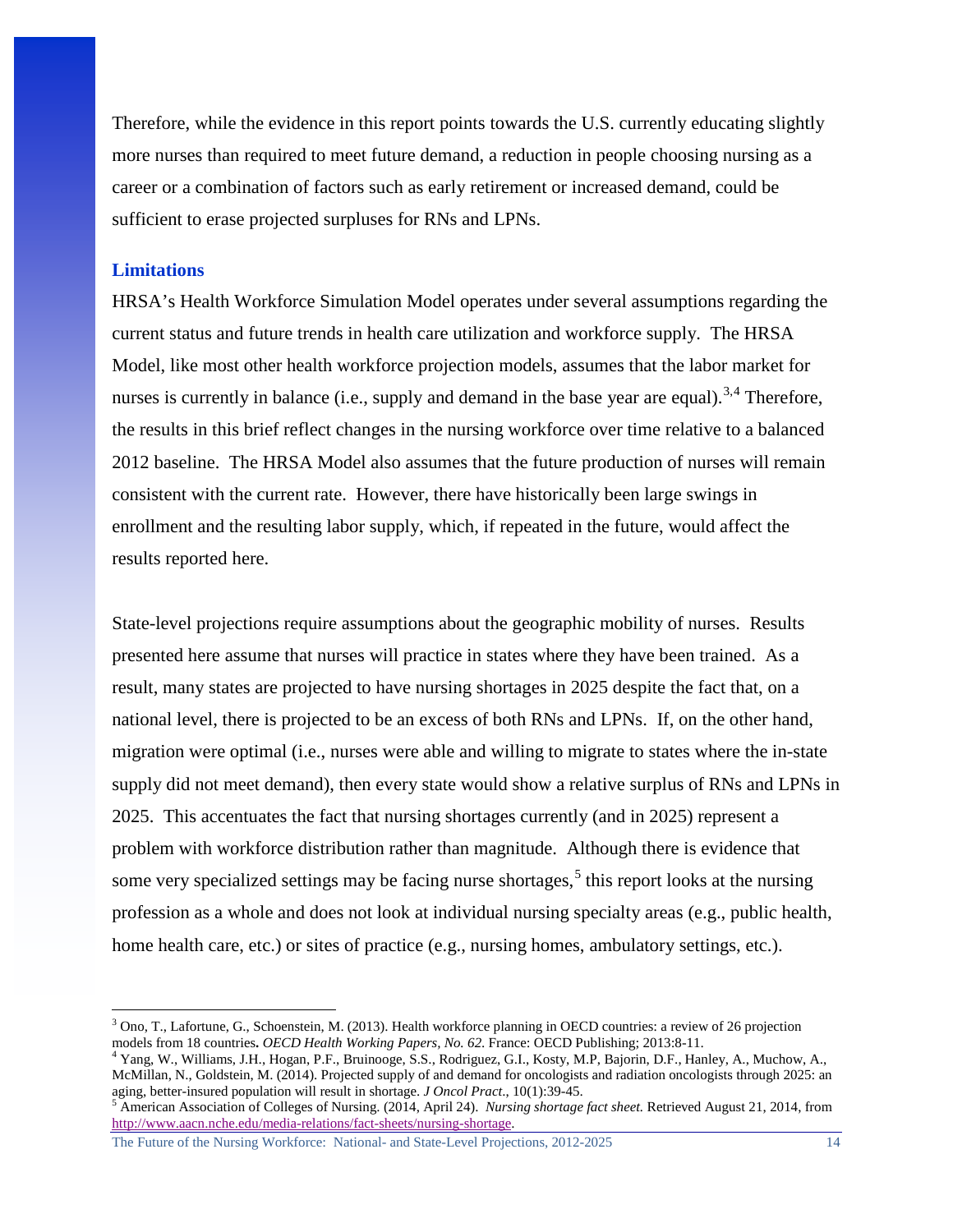This brief's projections do account for increased utilization of health care services due to expanded insurance coverage under the Affordable Care Act. However, because of the uncertainties in its effects on staffing patterns and the evolving roles of different health professionals on care teams, changes in health care service delivery are not incorporated into the model. If the growing emphasis on care coordination, preventive services, and chronic disease management in care delivery models leads to a greater need for nurses, this brief may underestimate the projected nurse demand.

#### **Conclusions**

 $\overline{\phantom{a}}$ 

Using the most recently available data on nurse education, labor supply, and retirement patterns, HRSA's Health Workforce Simulation Model projects that by 2025 the supply of RNs and LPNs will grow more than the demand at the national level and for most states. Since 2000, the U.S. has more than doubled the number of RNs educated annually. The current high level of nurse training will add about 2 million new RNs and 800,000 new LPNs into the workforce by 2025, resulting in a national excess of 340,000 RNs and 59,900 LPNs, as compared to 2012. However, distributional patterns for the profession indicate that shortages exist and may persist or worsen in a number of states.

While these projections are consistent with findings in recent studies on RN supply, $6, 7$  $6, 7$  $6, 7$  historical experience demonstrates how sensitive enrollment in training programs and the resulting labor supply of nurses are to the job market and economic conditions.<sup>[8](#page-15-2), [9](#page-15-3)</sup> For example, the growth of new entrants into the RN workforce is susceptible to the fragile supply of nurse educators.<sup>[10](#page-15-4)</sup>

The HRSA Model estimated a growth in the demand for RNs by 21 percent and LPNs by 28 percent between 2012 and 2025. This growth is comparable to the U.S. Bureau of Labor

<span id="page-15-0"></span><sup>&</sup>lt;sup>6</sup> Auerbach, D. I., Buerhaus, P. I. & Staiger, D. O. (2014). Registered nurses are delaying retirement, a shift that has contributed to recent growth in the nurse workforce. *Health Affairs*, 33(8):1474-1480.

<span id="page-15-1"></span>Auerbach, D. I., Buerhaus, P. I. & Staiger, D. O. (2011) Registered nurse supply grows faster than projected amid surge in new entrants ages 23-26 *Health Affairs*, 30(12):2286-2292. 8

<span id="page-15-2"></span>Buerhaus, P.I., Auerbach, D.I., & Staiger, D.O. (2009). The recent surge in nurse employment: causes and implications. *Health* 

<span id="page-15-3"></span>Staiger, D. O., Auerbach, D. I., & Buerhaus, P. I. (2012). Registered nurse labor supply and the recession —are we in a bubble? *NEJM*, 366(16):1463-1465.<br><sup>10</sup> American Association of Colleges of Nursing (2014). Nursing faculty shortage fact sheet. Retrieved September 30, 2014 from

<span id="page-15-4"></span>[http://www.aacn.nche.edu/media-relations/fact-sheets/nursing-faculty-shortage.](http://www.aacn.nche.edu/media-relations/fact-sheets/nursing-faculty-shortage)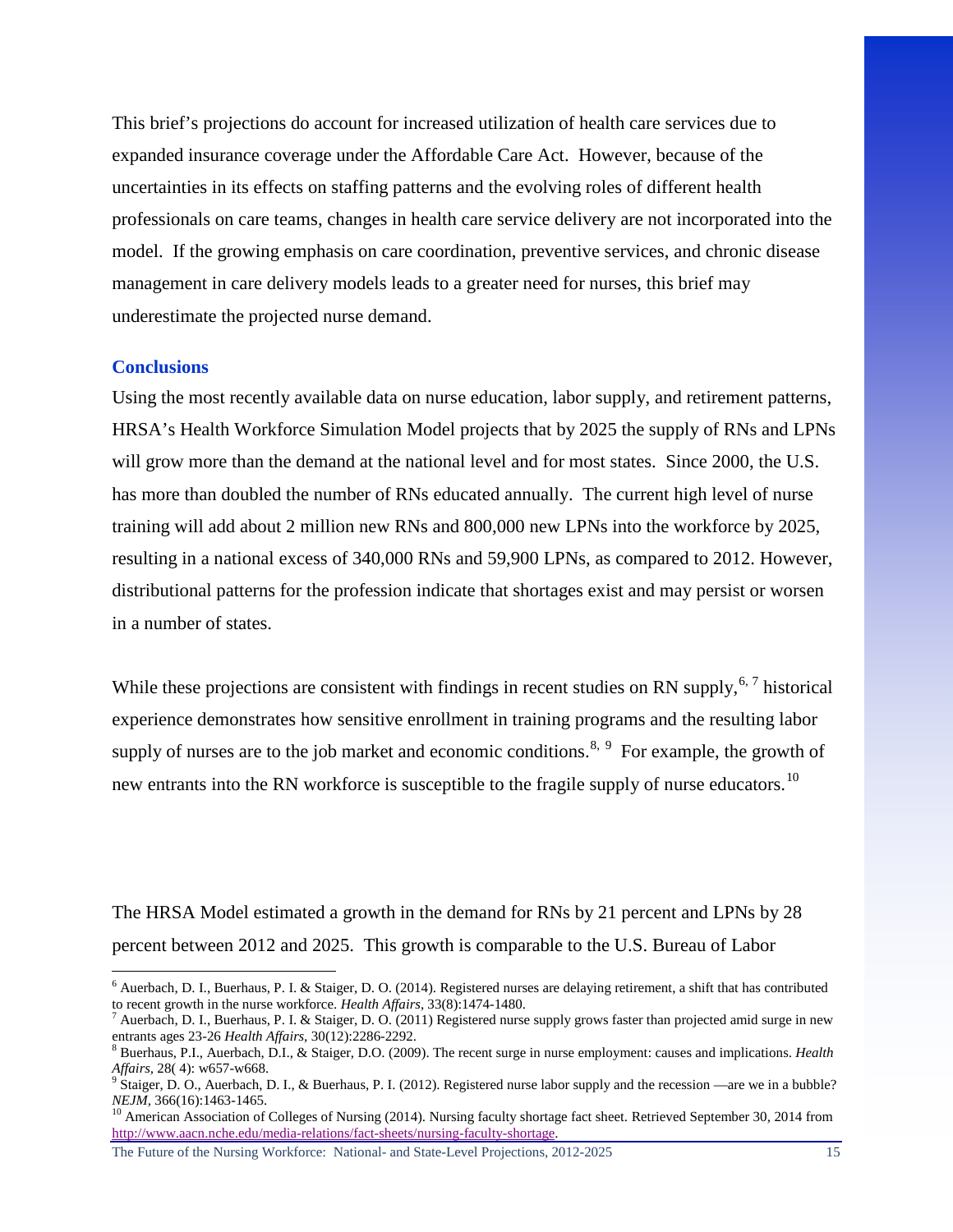Statistic's job growth estimate of 19 percent for RNs and 25 percent for LPNs between 2012 and 2022.<sup>[11](#page-16-0)</sup> The state-level estimates derived from the Model are in agreement with recent data<sup>[12,](#page-16-1)[13](#page-16-2)</sup> on RNs which have identified the South and West regions of the country as most vulnerable to RN shortages. Some of the projected declines in nurse supply in these states could be compensated for if nurses from states with an excess of RNs migrate to states with a deficit. However, given the nature of the nurse labor market and state regulatory environment, relaying on migration of nurses may not be adequate. An effort to increase the capacity for states facing potential shortfalls to expand educational opportunities might be one effective strategy to mitigate the geographic variation in nurse supply.

Looking to the future, many factors will continue to affect the demand and supply of the nurse workforce including population growth and the aging of the nation's population, overall economic conditions, aging of the nursing workforce, new care delivery models and demand for health services broadly and within specific health care settings, and changes in health care reimbursement.<sup>14</sup> The Affordable Care Act (ACA) is designed to expand the number of people with health insurance coverage and to encourage new value-based models of care. With an emphasis on maintaining health status and preventing acute health crises, these models are providing new opportunities and roles for nurses within the health care delivery system.<sup>[15](#page-16-4)</sup> It is too early to tell whether emerging care delivery models will contribute to a new growth in demand for nurses—e.g., with nurses taking on new and increased roles in prevention and care coordination. Additionally, emerging care delivery models such as Accountable Care Organizations could change the way the LPNs are employed, but there is currently insufficient information to project the extent to which these new delivery models will materially affect the demand for LPNs. Research to model the demand implications of trends in care delivery is ongoing.

The Future of the Nursing Workforce: National- and State-Level Projections, 2012-2025 16

 $\overline{\phantom{a}}$ 

<span id="page-16-0"></span><sup>&</sup>lt;sup>11</sup> U.S. Department of Labor, Bureau of Labor Statistics. (2013, December 19). Occupations with the largest projected number of job openings due to growth and replacement needs, 2012 and projected 2022. *Economic News Release* Table 8. Retrieved

<span id="page-16-1"></span>August 19, 2014 from http://www.bls.gov./news.release/ecopro.t08.htm.<br><sup>12</sup> Juraschek, S.P., Zhang, X., Ranganathan, V., & Lin, V.W. (2012). United States Registered Nurse Workforce Report Card<br>and Shortage Forecast. *Ameri* 

<span id="page-16-2"></span><sup>&</sup>lt;sup>13</sup> Buerhaus, P.I., Auerbach, D.I., Staiger, D. O., & Muench, U. (2013). Projections of the long-term growth of the registered nurse workforce: a regional analysis. *Nursing Economics*, 31(1):13-17.<br><sup>14</sup> Institute of Medicine. (2008). *Retooling for an aging America, building the health care workforce*. Washington

<span id="page-16-3"></span><sup>(</sup>DC): National Academies Press.

<span id="page-16-4"></span><sup>15</sup> Rother, J., & Lavizzo-Mourey, R. (2009). Addressing the nursing workforce: A critical element for health reform. *Health Affairs*, 28(4), w620-w624.